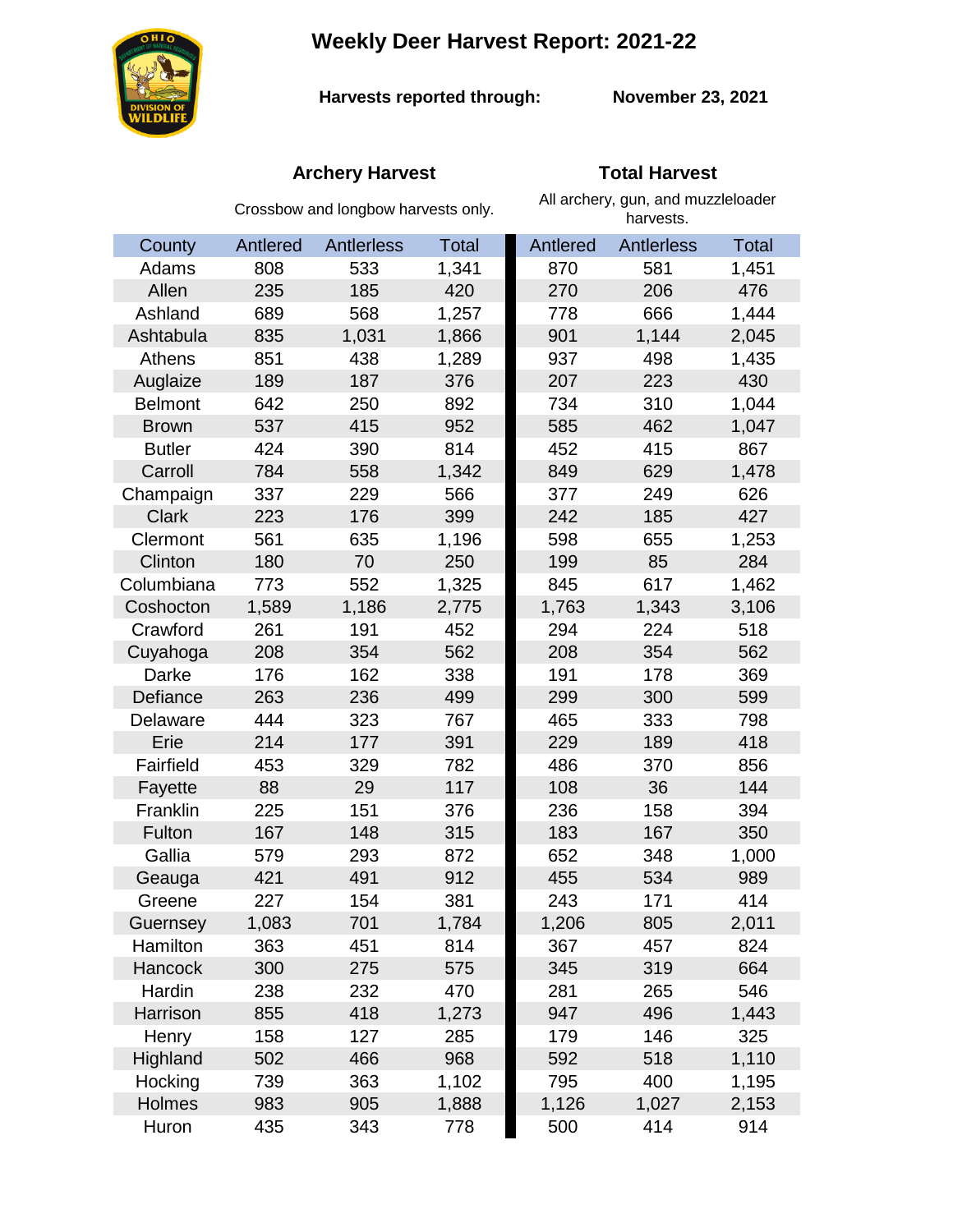**Weekly Deer Harvest Report: 2021-22**



**Harvests reported through:** 

**November 23, 2021**

# **Archery Harvest Total Harvest**

|              | Crossbow and longbow harvests only. |                   |              | All archery, gun, and muzzleloader<br>harvests. |            |              |  |
|--------------|-------------------------------------|-------------------|--------------|-------------------------------------------------|------------|--------------|--|
| County       | Antlered                            | <b>Antlerless</b> | <b>Total</b> | Antlered                                        | Antlerless | <b>Total</b> |  |
| Jackson      | 658                                 | 390               | 1,048        | 714                                             | 444        | 1,158        |  |
| Jefferson    | 668                                 | 209               | 877          | 730                                             | 251        | 981          |  |
| Knox         | 1,013                               | 926               | 1,939        | 1,138                                           | 1,039      | 2,177        |  |
| Lake         | 208                                 | 274               | 482          | 217                                             | 279        | 496          |  |
| Lawrence     | 434                                 | 150               | 584          | 472                                             | 174        | 646          |  |
| Licking      | 1,211                               | 906               | 2,117        | 1,304                                           | 985        | 2,289        |  |
| Logan        | 421                                 | 447               | 868          | 472                                             | 503        | 975          |  |
| Lorain       | 520                                 | 436               | 956          | 550                                             | 476        | 1,026        |  |
| Lucas        | 162                                 | 197               | 359          | 163                                             | 200        | 363          |  |
| Madison      | 161                                 | 92                | 253          | 185                                             | 97         | 282          |  |
| Mahoning     | 491                                 | 403               | 894          | 515                                             | 433        | 948          |  |
| Marion       | 193                                 | 149               | 342          | 215                                             | 166        | 381          |  |
| Medina       | 561                                 | 549               | 1,110        | 589                                             | 580        | 1,169        |  |
| Meigs        | 726                                 | 447               | 1,173        | 832                                             | 513        | 1,345        |  |
| Mercer       | 158                                 | 176               | 334          | 172                                             | 201        | 373          |  |
| Miami        | 229                                 | 168               | 397          | 244                                             | 188        | 432          |  |
| Monroe       | 538                                 | 211               | 749          | 603                                             | 259        | 862          |  |
| Montgomery   | 207                                 | 228               | 435          | 217                                             | 231        | 448          |  |
| Morgan       | 693                                 | 403               | 1,096        | 782                                             | 482        | 1,264        |  |
| Morrow       | 402                                 | 295               | 697          | 447                                             | 322        | 769          |  |
| Muskingum    | 1,314                               | 664               | 1,978        | 1,434                                           | 759        | 2,193        |  |
| Noble        | 704                                 | 422               | 1,126        | 770                                             | 489        | 1,259        |  |
| Ottawa       | 120                                 | 100               | 220          | 127                                             | 109        | 236          |  |
| Paulding     | 191                                 | 203               | 394          | 233                                             | 238        | 471          |  |
| Perry        | 612                                 | 330               | 942          | 680                                             | 376        | 1,056        |  |
| Pickaway     | 147                                 | 76                | 223          | 164                                             | 90         | 254          |  |
| Pike         | 528                                 | 307               | 835          | 557                                             | 328        | 885          |  |
| Portage      | 608                                 | 559               | 1,167        | 673                                             | 652        | 1,325        |  |
| Preble       | 261                                 | 200               | 461          | 285                                             | 223        | 508          |  |
| Putnam       | 187                                 | 145               | 332          | 208                                             | 178        | 386          |  |
| Richland     | 814                                 | 695               | 1,509        | 897                                             | 771        | 1,668        |  |
| Ross         | 742                                 | 460               | 1,202        | 835                                             | 511        | 1,346        |  |
| Sandusky     | 240                                 | 218               | 458          | 257                                             | 241        | 498          |  |
| Scioto       | 547                                 | 339               | 886          | 585                                             | 382        | 967          |  |
| Seneca       | 382                                 | 313               | 695          | 436                                             | 370        | 806          |  |
| Shelby       | 204                                 | 219               | 423          | 226                                             | 245        | 471          |  |
| <b>Stark</b> | 725                                 | 605               | 1,330        | 779                                             | 646        | 1,425        |  |
| Summit       | 492                                 | 477               | 969          | 505                                             | 483        | 988          |  |
| Trumbull     | 804                                 | 963               | 1,767        | 873                                             | 1,052      | 1,925        |  |